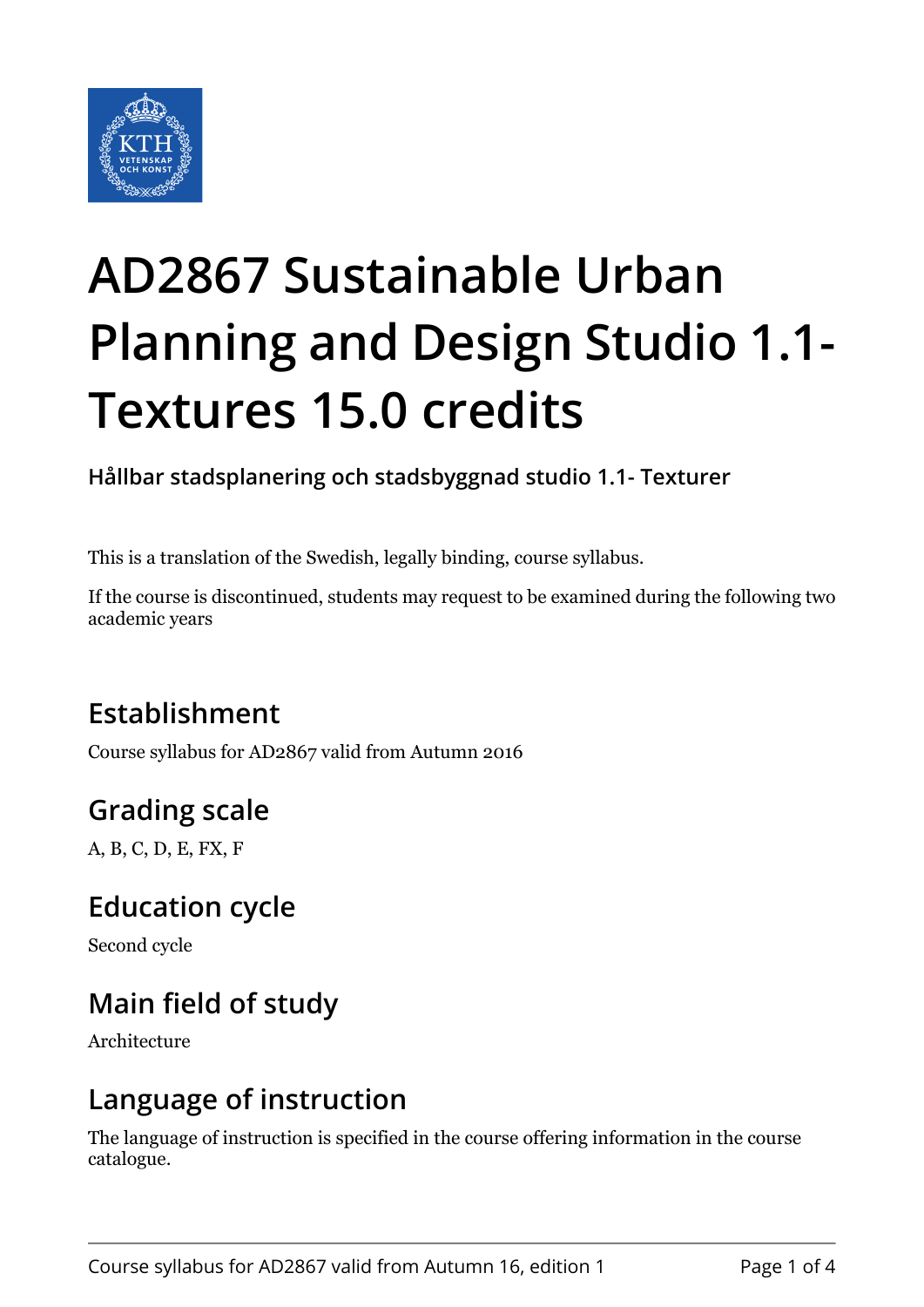# **Intended learning outcomes**

The aim of this studio-based course is to give an introduction to urban planning and design strategies, introducing and investigating a series of forms in which they are materialized in the built environment. The students will be trained in thinking of urban form with a series of different foci investigating on the one hand how architectural concepts behave in the urban scale, and on the other, the complexity brought into the design process when acting in urban planning and design contexts. The course will also give insight in different media of investigation and presentation, hereby training and improving the use and understanding of a set of tools used in the design process, and in the process of translation between ideas, analyses, proposals, and projects. Seen through these different textures, the course will introduce participants into the social, cultural and political implications of urban transformation as well as provide training in analysing, describing and responding architecturally to urban spaces as a materialized textures.

## **Course contents**

The studio-based course will give the participants insight into design strategies and processes for urban transformation. The main focus of the course is to introduce and critically discuss urban textures and how aspects of architectural design act in the scale and context of urban planning and design. This will be done through (1) focused workshops on a chosen aspect to go in-depth into its properties and conditions, (2) theoretical lectures, seminars, reading and writing, and (3) a contextualized analysis and proposal of change of a given area.

An area will be studied as different textures related to theories - such as mass and void, landscapes and flows, or programmed and emergent use - followed by a final project for a transformation into a sustainable urban setting, in a future where this has changed from an aim to a necessity. This will be followed by a written reflection of the relation between theory, analysis, and design proposal. Studio work builds on intense group and individual work in rapid parallel production, reflection, and alteration of analysis and proposal supported by continuous supervision, theory sessions, and presentations. Students can expect to not only work with digital tools but also physical models and other forms of representation so as to develop the understanding of and critical relations between question, media, representational form, and proposal.

The course will further serve as an introduction and overview of the basic tenets, disciplinary threads, and bodies of scholarship associated with the idea of urbanism with urban form and structure in focus but informed by other fields as geography, sociology and history. Integration of theory and design intends to enable students to adopt a critical & reflective perspective towards past & current urban design theories, pedagogies and practices on the ground, and to develop an in-depth and interdisciplinary approach toward a more meaningful urban design for the future.

# **Specific prerequisites**

For students within the program:

A Bachelor's degree (or equivalent) in Architecture, Landscape Architecture, Urban Design, Physical Planning or equivalent. While previous studies in the field of Urban Design or Architecture is not required, around 30 ECTS credits in design focused courses is heavily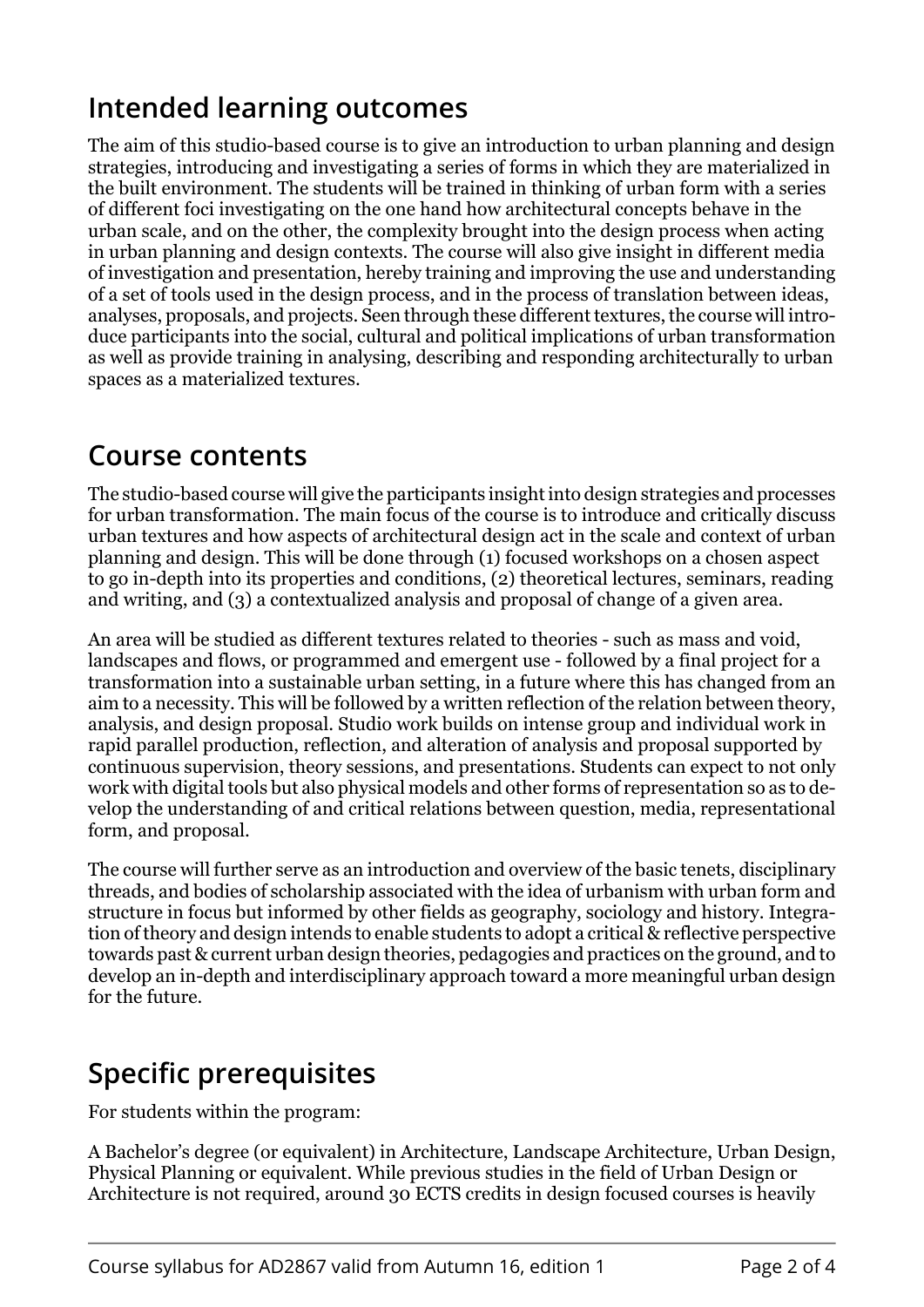recommended. The studio will proceed with the expectancy that basic design skills and abilities can be developed at a Master's studio level. In admittance, priority will be given to students with design studies experience who were selected for the design profile of the program through the submission of a portfolio.

For external students:

• A completed Bachelor Degree in Architecture, Landscape Architecture, Urban Design, or Physical Planning.

• Documented proficiency in English B or equivalent.

## **Course literature**

To be announced at course start

### **Examination**

- MOM1 Workshops, 4.5 credits, grading scale: P, F
- MOM2 Project, 6.0 credits, grading scale: A, B, C, D, E, FX, F
- MOM3 Essay, 4.5 credits, grading scale: A, B, C, D, E, FX, F

Based on recommendation from KTH's coordinator for disabilities, the examiner will decide how to adapt an examination for students with documented disability.

The examiner may apply another examination format when re-examining individual students.

# **Other requirements for final grade**

Students need to fulfil the following requirements in order to receive a pass (E):

• workshops (4,5 cr.), including active participation in supervision sessions and presentation of analyses and proposals

- design project examination MOM2: individual and / or group design resolutions (6 cr.)
- theory seminars and theoretical reflective essay MOM3: individual (4.5 cr.)

Assessment and grading (A–F) primarily comes from the design project, but is influenced by the work in the workshops and the essay. The grading focuses on consistency from concept through analysis to proposal, and premieres understanding of the complex interaction between urban textures resolved into a coherent proposal. Grading also premieres projects and essays that raise questions of what is a sustainable form of life, and lets this influence the proposal. In this, the grading focuses on the relation between these questions raised and the proposed solutions rather than the responses to the questions themselves.

# **Ethical approach**